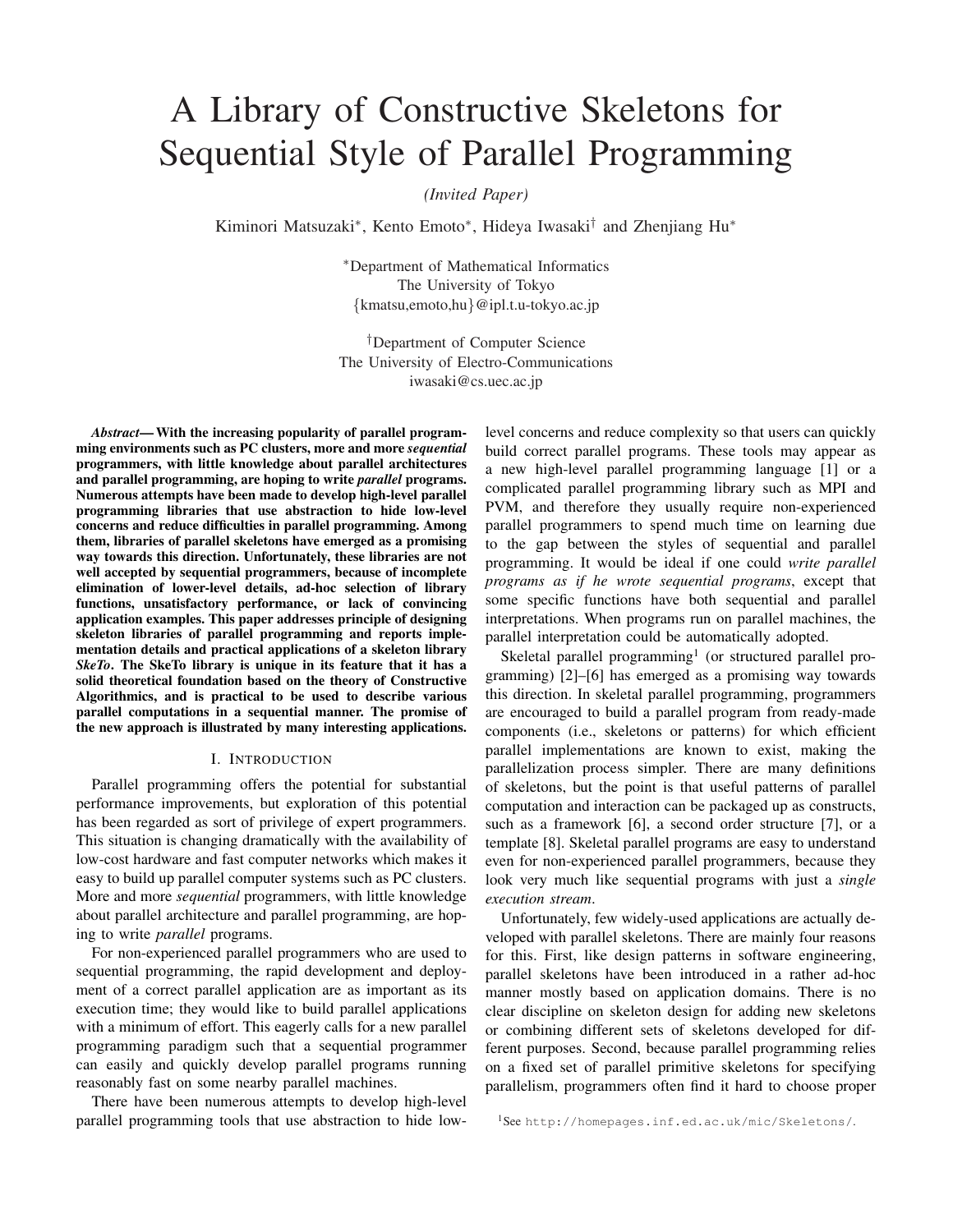ones and then to integrate them well to develop *efficient* parallel programs. In many cases, the reason programmers feel reluctant to use skeletons is simply because they are not sure whether the provided skeletons are powerful enough to solve their problems and they give up too early. Third, since parallelism should be specified with the skeletons, big overheads could be introduced due to, for example, unnecessary intermediate data structures passed between skeletons. Finally, since most skeleton systems are defined upon some new languages or require extension of existing languages with new syntax, and they do not completely hide all lower-level details of parallel programming from programmers, sequential programmers (non-experienced parallel programmers) often feel uncomfortable to use them.

To solve these problems, we borrowed the theory of Constructive Algorithmics to define and structure skeletons and developed a new skeleton library named *SkeTo*. <sup>2</sup> The theory of *Constructive Algorithmics* [9]–[14], also known as Bird-Meertens Formalisms (BMF for short), was initially proposed for systematical construction of efficient sequential programs by means of *program calculation*. In Constructive Algorithmics, programs are structured so that calculation rules and theories are constructively established for deriving efficient programs from initial specifications. The key observation is that *each control structure (of BMF) should be derivable from the data structure it manipulates.* The fact that skeletons are basically control structures encourages us to apply the theory of Constructive Algorithmics to define and structure skeletons according to the data structures.

This paper addresses principle of designing skeleton libraries of parallel programming, and reports implementation details and practical applications of a skeleton library SkeTo that supports *complete sequential style of parallel programming*. The library is unique in that it has a solid theoretical foundation based on the theory of Constructive Algorithmics, and is practical to be used to describe various parallel computations in a sequential manner. Our main contributions are two folds.

- *•* In principle, we propose a unified approach to defining and structuring skeletons on various parallel data structures. Though many works have been devoted to applying Constructive Algorithmics to formal development of parallel programs on regular data structures like lists  $[7]$ ,  $[15]$ – $[17]$ , as far as we are aware, we give the first constructive definition for irregular data structures like trees. This enables us to define and structure skeletons on irregular data structures as we do on regular data structures.
- *•* In practice, we have successfully implemented a practical skeleton library SkeTo, with which many interesting and practical applications have been developed (Section VI). Our skeleton library system has the following features.
	- Our system gives the first efficient parallel imple-

<sup>2</sup>See http://www.ipl.t.u-tokyo.ac.jp/SkeTo/ for details including information about how to download the SkeTo system.

mentation of *constructive* skeletons for manipulating trees and matrices on distributed memory architectures.

- Our system hides all lower-level details of parallel programming from programmers, and the parallel programs with the skeletons look like sequential ones. Such parallel programs are easy to understand and debug. They have neither explicit data communication and nor danger of deadlock.
- A meta mechanism is introduced to support extension of new skeletons and for optimizing skeletal parallel programs. In contrast, most high-level parallel programming tools use a programming model that suffers from a lack of *openness*, making it difficult to tune performance.

The rest of this paper is organized as follows. We start by briefly explaining the related work in Section II. Then, we show how to apply the theory of Constructive Algorithmics to design parallel skeletons for manipulating parallel data structures, regular or irregular, in Section III. We illustrate our SkeTo library with a simple example in Section IV, and explain in detail the implementation issues in Section V. We list applications and give experimental results in Section VI, and conclude the paper and highlight future works in Section VII.

# II. RELATED WORK

Skeletal parallel programming was first proposed by Cole [2], and much research [5] has been devoted to it.

Darlington [3], [4] is one of the pioneers in this research area. In his framework, each application program has twolayers structure: higher skeleton level and lower base language level. In the higher level, the user writes a program with skeletons, abstracting its parallel behavior using the SCL (structured coordination language) whose syntax has some kind of functional notation. In the lower level, the user describes sequential aspect of the program in the base language. Darlington selected Fortran as the base language in his implementation.

The idea that separates skeletal parallel part from the base, sequential part in a parallel program is also adopted in the P3L [18], [19] system. In a P3L program, skeletal part is written in a functional notation with the clear specification of its input and output, while the base part is described in the C language. From these descriptions, the P3L compiler generates a C code that calls MPI library functions.

From the user's point of view, both Darlington's system and P3L have higher level layer which has to be written in the specific language in functional-like notation. Thus the user, especially outside the computer science field, may feel difficulties in using these systems in the development of parallel programs, because the user has to acquire the ability of programming in the new language.

Some systems have only a single layer but syntactically extend the base language for the description of skeleton-related part of the program. An instance of such systems is Skil [20],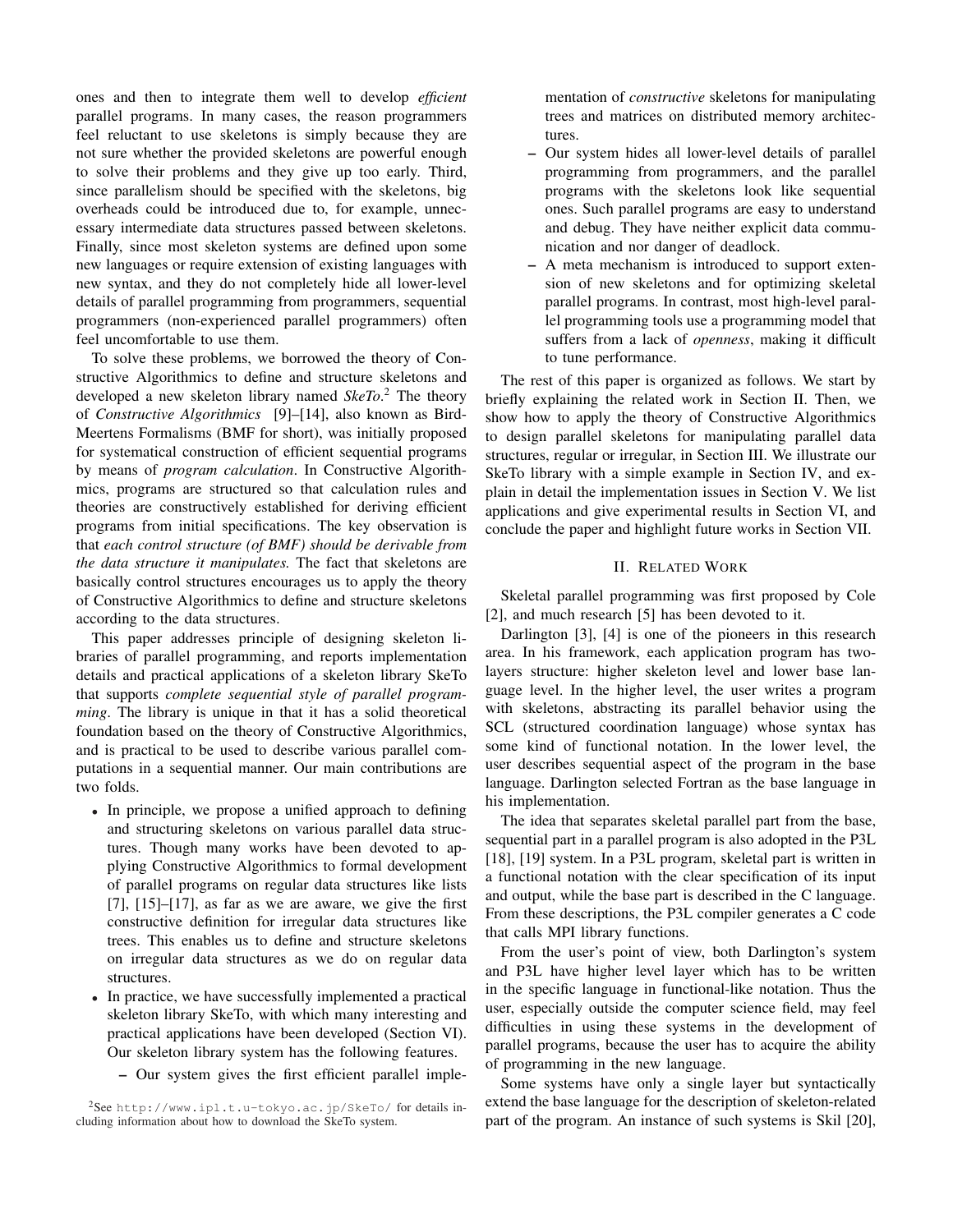[21], which is an imperative, C-based language with some enhancements of functional features. The enhancements include introduction of type variables for polymorphism, special data structure for distributed objects, and higher-order functions. Although Skil is an epoch-making system in the research of skeletal parallel programming, it is now somewhat obsolete because most of the enhanced features can be easily achieved by the C++ language.

HPC++ [22] is another system that introduces extensions (compiler directives) into the base language. HPC++ is a C++ library, developed from the viewpoint of parallelization of the standard template library. Although it is not explicitly addressed that the library implements parallel skeletons, the library includes parallel algorithms that correspond to such data parallel skeletons as map, reduce and scan.

In contrast to the above systems with enhanced syntax into the base language, our SkeTo library introduces no special extension to the base C++ language. Thanks to this design principle, users who can develop a *standard* C++ program can use the SkeTo library without being annoyed with the acquisition of new syntax or new language.

Among recent skeleton libraries that have no syntactic enhancements, Muskel and eSkel are well known. Muskel, developed by Kuchen [23], is a C++ library that works using MPI. It supports data parallel skeletons for distributed array and matrix, and control parallel skeletons. eSkel [24]–[26] is a library of C functions, also on top of MPI. The latest version of eSkel supports control parallel skeletons, putting emphasis on addressing the issues of nesting of skeletons and interaction between parallel activities. Compared with these libraries, SkeTo stands on the data parallel programming model with a solid foundation based on Constructive Algorithmics, and we can offer data parallel skeletons on wide variety of distributed data structures; SkeTo supports binary tree besides array and matrix in a constructive way. In addition, SkeTo has a new skeleton accumulate [27], [28] that abstracts a general and nice combination of data parallel skeletons.

Our work was inspired by the development of Muskel. We are developing the SkeTo library as the practical product of our researches on Constructive Algorithmics. One of its important results is systematic program optimization by fusion transformation. This transformation merges two successive function calls into a single one and eliminates the overhead of both function calls and generation of intermediate data structures passed between the functions. SkeTo is equipped with automatic fusion transformation based on the idea of shortcut deforestation [29] with some modifications that makes it adapt to parallel data structures [27]. By the shortcut deforestation, we can reduce the number of transformation rules and make the implementation of SkeTo simple. This is in sharp contrast to other transformation approaches [30] with large number of transformation rules. This simple optimization mechanism by fusion transformation is SkeTo's distinguishing feature that has not been implemented in other systems.

#### III. CONSTRUCTIVE SKELETONS

In this section, we explain the principle in the design of our skeleton library, which is based on the theory of Constructive Algorithmics. We show what kind of basic skeletons should be defined, and how to add and structure new skeletons. Since our skeletons are designed based on Constructive Algorithmics, they are considered to be *constructive*.

#### *A. Constructive Algorithmics*

Constructive Algorithmics [9]–[14] is a theory proposed for systematic development of algebraic rules/laws based on which efficient programs are derived from specification via program calculation (manipulation). It has been proved to be very useful for development of efficient sequential programs [13], [14].

The key point of Constructive Algorithmics is that each computation structure used in a function (program) should be derivable from the data structure on which the computation is defined. We will not detail the theory; rather we explain the facts which actually motivated us to use it in the design of our parallel skeletons.

*1) Algebraic Data Structures:* In Constructive Algorithmics, data structures are defined constructively (algebraically). For instance, integer lists can be defined by  $3$ 

$$
IntList = Nil
$$
\n
$$
\begin{array}{rcl}\n & \text{I} & \text{I} \\
 & \text{I} & \text{I} \\
 & \text{I} & \text{I}\n\end{array}
$$

saying that a list may be empty denoted by Nil, or a list denoted by Cons *a x*, which is built up from an integer element *a* and a (shorter) list *x* by the constructor Cons. So Cons  $1$  (Cons  $2$  (Cons  $3$  Nil)) constructs a list with three elements 1, 2 and 3.

*2) Homomorphic Computation Structures:* Each algebraic data structure is equipped with a basic computation pattern called homomorphism. For instance, a homomorphism, say *h*, on the integer lists is the following computation pattern:

$$
h \text{ (Nil)} = e
$$
  

$$
h \text{ (Cons } a \ x) = a \ \oplus h \ (x)
$$

where *e* is a constant and *⊕* is an infixed binary operation. Choosing different pairs of *e* and *⊕* denotes different computation by  $h(x)$ , which will be represented by  $hom_{\text{Intlist}}(e, \oplus, x)$ . When it is clear from the context, we may omit the subscript. For instance, computation for summing up elements of a list *x* is described as  $hom(0, +, x)$ .

*3) Properties of Homomorphisms:* Homomorphism plays a central role in program development [14]. We briefly review those features that are much related to the design of our skeleton library, which has not been well recognized so far in the community of skeletal parallel programming.

*•* Homomorphism, though being simple, is *powerful* in theory to describe any computation on the data structure it is

 $3$ Although the skeleton library is in C++, we explain the principle in this section using Bird Meertens Formalism (BMF for short) [9], [31], a functional notation designed for program development. BMF is very similar to the functional language Haskell [32].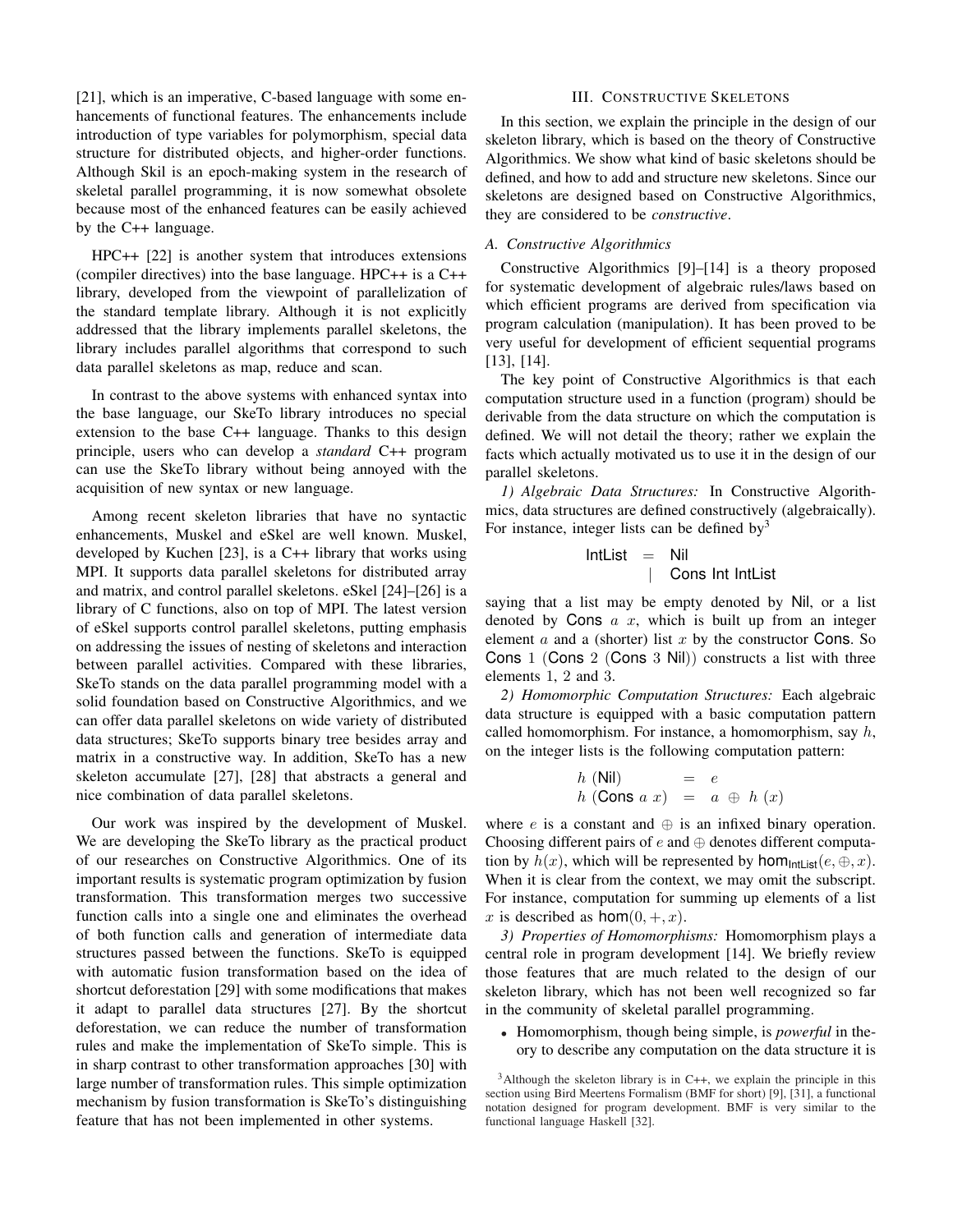defined upon, appearing either as a single homomorphism or a *compositional* use of homomorphisms. We believe that the descriptive power of compositionally is worth emphasizing in skeletal parallel programming.

- Homomorphism enjoys many nice algebraic rules which are useful to eliminate overheads caused by unnecessary data passed between skeletons, or to construct new rules to optimize programs that are defined in terms of homomorphisms. So if we consider homomorphisms as skeletons, skeletal programs can be *efficient* enough.
- *•* Homomorphism can serve as the basis for building practical computation such as the dynamic programming [33], [34], incremental computation [35], and the inverse computation [36]. So with homomorphism, we are able to *add* other useful algorithmic computation patterns as skeletons.

#### *B. Design Issues*

*1) Challenges in Design of Parallel Skeletons:* The features of homomorphism indicate that homomorphism can serve as the basis of our skeleton design. A big challenge is how to formalize *parallel data structures* in an algebraic way such that homomorphisms manipulating these data in parallel can be derived.

It has been shown that useful data structures like lists, nested lists, and trees can be described algebraically but sequentially. Recall the above definition of IntList. Though it is constructive, it is not in parallel in the sense that there is an order on the construction. As a matter of fact, it remains open how to constructively define parallel data structures, in particular for the irregular data structures like imbalanced trees and for the nested data structures like dense or sparse matrices.

In the following, we will first explain in detail the basic idea in the design of data parallel skeletons through the case study on parallel lists. Then, we briefly explain the design of the data parallel skeletons on parallel matrices and parallel trees with a focus on showing how we can constructively define these two parallel data structures.

*2) Skeletons on Parallel Lists:* Following Constructive Algorithmics, we start with the following definition of a *constructive* and *parallel* view of lists (i.e., parallel lists or distributed lists).

| Dist $\alpha$ | =                               | Empty |
|---------------|---------------------------------|-------|
|               | Singleton $\alpha$              |       |
|               | DList $\alpha$ ++DList $\alpha$ |       |

A list (of type DList  $\alpha$ ) is either the empty list, a singleton list containing a single element (of type  $\alpha$ ), or the concatenation of two lists (of type DList  $\alpha$ ) by  $+$ . Concatenation  $+$ is associative, and Empty is its unit.

$$
(x + y) + z = x + (y + z)
$$

Parallelism in this constructive list lies in the associativity of  $+$ , giving many ways of constructing a list, i.e., no specific (sequential) order is imposed on the list construction. For simplicity, we write  $\Box$  for Empty,  $[a]$  for Singleton  $a$ , and the term  $[1] + [2] + [3]$  denotes a list with three elements, often abbreviated to [1*,* 2*,* 3].

*Homomorphism on Parallel Lists: List homomorphisms* (or *homomorphisms* when it is clear from context) [9] are those functions on parallel lists that *promote* through list concatenation. More precisely, a function *h* satisfying the following three equations is called a *list homomorphism*:

$$
h([1]) = \iota_{\oplus}
$$
  
\n
$$
h([a]) = f(a)
$$
  
\n
$$
h(x + y) = h(x) \oplus h(y)
$$

where *f* and *⊕* are given functions, and *⊕* is *associative* with the identity unit  $\iota_{\theta}$ . We shall write  $\text{hom}_L(f, \theta, x)$  for  $h(x)$ . For example, the function  $sum(x)$ , summing up all elements in a list *x*, can be defined as a homomorphism  $\text{hom}_{L}(id, +, x)$ .

List homomorphism captures a natural recursive computation pattern and can serve as the most essential parallel skeleton on parallel lists, which has been recognized in [7], [37], [38]. Intuitively, the above *h* means that the value of *h* on the larger list depends in a particular way (using binary operation *⊕*) on the values of *h* applied to the two pieces of the list. The computations of  $h(x)$  and  $h(y)$  are independent of each other and can thus be carried out in parallel. This simple equation can be viewed as expressing the well-known divide-and-conquer paradigm of parallel programming.

*Basic Skeletons:* While list homomorphism is a good parallel skeleton in general, specialized list homomorphisms can be implemented more efficiently. The most important three such skeletons are *map*, *reduce* and *scan*.

Map is the operator which applies a function to every element in a list. Informally, we have

$$
\text{map}_L(f, [x_1, x_2, \dots, x_n]) = [f(x_1), f(x_2), \dots, f(x_n)].
$$

Reduce is the operator which collapses a list into a single value by repeated application of some associative binary operator. Informally, for an associative binary operator *⊕*, we have

$$
reduce_L(\oplus, [x_1, x_2, \ldots, x_n]) = x_1 \oplus x_2 \oplus \cdots \oplus x_n.
$$

Scan is the operator that accumulates all intermediate results for computation of reduce. Informally, for an associative binary operator *⊕*, we have

$$
\begin{aligned} \mathsf{scan}_L(\oplus, [x_1, x_2, \dots, x_n]) \\ &= [x_1, x_1 \oplus x_2, \dots, x_1 \oplus x_2 \oplus \dots \oplus x_n]. \end{aligned}
$$

Map, reduce and scan have nice massively parallel implementations on many parallel architectures [7], [39]. If *f* and  $\oplus$  use  $O(1)$  computation time, then map<sub>*L*</sub>(*f*, *x*) can be implemented using  $O(1)$  parallel time, and both reduce<sub>L</sub>( $\oplus$ , x) and  $\text{scan}_L(\oplus, x)$  can be implemented using  $O(\log n)$ .

It is worth noting not only that the three skeletons are specialized version of homomorphisms, but also that a homomorphism is a composition of them:

$$
\mathsf{hom}_L(f, \oplus, x) = \mathsf{reduce}_L(\oplus, \mathsf{map}_L(f, x)).
$$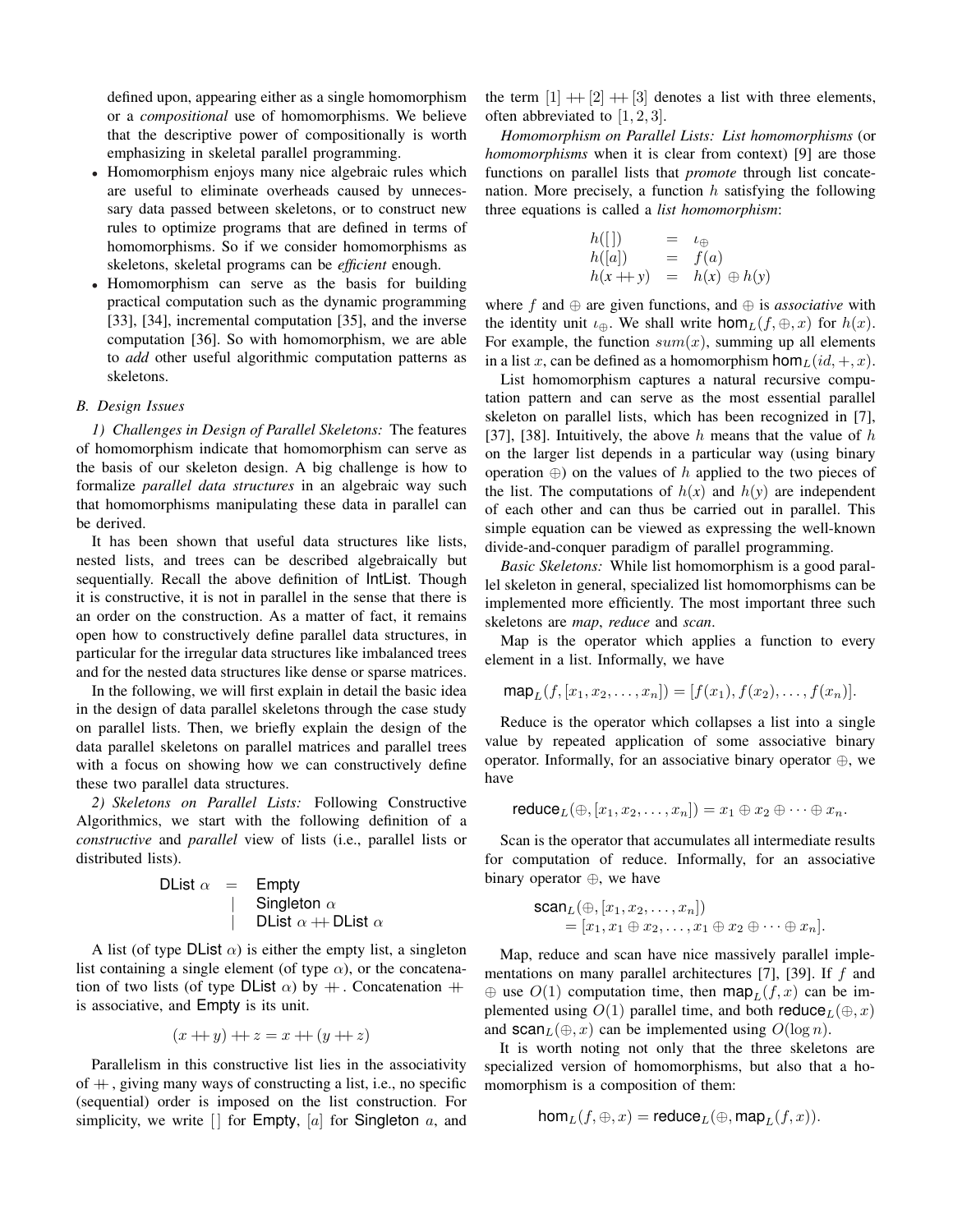$$
\operatorname{map}_{M}(f, \begin{pmatrix} x_{11} & x_{12} & \cdots & x_{1n} \\ x_{21} & x_{22} & \cdots & x_{2n} \\ \vdots & \vdots & \ddots & \vdots \\ x_{m1} & x_{m2} & \cdots & x_{mn} \end{pmatrix}) = \begin{pmatrix} f(x_{11}) & f(x_{12}) & \cdots & f(x_{1n}) \\ f(x_{21}) & f(x_{22}) & \cdots & f(x_{2n}) \\ \vdots & \vdots & \ddots & \vdots \\ f(x_{m1}) & f(x_{m2}) & \cdots & f(x_{mn}) \end{pmatrix}
$$
  
\n
$$
\operatorname{reduce}_{M}(\oplus, \otimes, \begin{pmatrix} x_{11} & x_{12} & \cdots & x_{1n} \\ x_{21} & x_{22} & \cdots & x_{2n} \\ \vdots & \vdots & \ddots & \vdots \\ x_{m1} & x_{m2} & \cdots & x_{mn} \end{pmatrix}) = \begin{pmatrix} (x_{11} \otimes x_{12} \otimes \cdots \otimes x_{1n}) \oplus \\ (x_{21} \otimes x_{22} \otimes \cdots \otimes x_{2n}) \oplus \\ \vdots & \vdots \\ (x_{m1} \otimes x_{m2} \otimes \cdots \otimes x_{mn}) \end{pmatrix}
$$
  
\n
$$
\operatorname{scan}_{M}(\oplus, \otimes, \begin{pmatrix} x_{11} & x_{12} & \cdots & x_{1n} \\ x_{21} & x_{22} & \cdots & x_{2n} \\ \vdots & \vdots & \ddots & \vdots \\ x_{m1} & x_{m2} & \cdots & x_{mn} \end{pmatrix}) = \begin{pmatrix} y_{11} & y_{12} & \cdots & y_{1n} \\ y_{21} & y_{22} & \cdots & y_{2n} \\ \vdots & \vdots & \ddots & \vdots \\ y_{m1} & y_{m2} & \cdots & y_{mn} \end{pmatrix} \text{ where } y_{ij} = \begin{pmatrix} x_{11} \otimes x_{12} \otimes \cdots \otimes x_{1j} \oplus \\ x_{21} \otimes x_{22} \otimes \cdots \otimes x_{2j} \oplus \\ \vdots & \vdots & \ddots \\ (x_{i1} \otimes x_{i2} \otimes \cdots \otimes x_{
$$

Fig. 1. Three basic skeletons on parallel matrices (*⊕* and *⊗* are associative and satisfy the abide property.)

*Adding New Skeletons:* Quite often, we need to introduce new parallel computation skeletons for some specific application domains, but extension of skeletons has been treated in a ad-hoc way.

In our framework, new skeletons are defined around homomorphisms, that is, new parallel computation patterns are defined in terms of the basic skeletons or the skeletons that are defined upon the basic ones. Theoretically, this is always possible if one does not care about efficiency. Any function *f* on lists can be expressed as a composition of a projection function with a homomorphism, often called *almost homomorphism* [37]:

$$
f(x) \equiv \text{fst}(\text{hom}_L(g, \oplus, x))
$$

where *fst* is a projection function to return the first element of a pair, and the function *q* and the associative operator  $\oplus$  are defined by

$$
g(x) = (f([x]), [x])
$$
  
\n
$$
(r_1, x_1) \oplus (r_2, x_2) = (f(x_1 + x_2), x_1 + x_2).
$$

In practice, we care about efficiency when introducing new domain-specific skeletons. Let us see how we define new skeletons. Suppose we want to introduce a new skeleton poly(*⊕, ⊗, x*) for capturing the pattern of general polynomial computation: computing on list  $x = [x_1, x_2, \dots, x_n]$  with two associative operators *⊕* and *⊗* and producing the result of

$$
x_1 \ \oplus \ (x_1 \otimes x_2) \ \oplus \cdots \oplus \ (x_1 \otimes x_2 \otimes \cdots \otimes x_n).
$$

We may define this new skeleton by

$$
\mathsf{poly}(\oplus,\otimes,x)=\mathsf{reduce}_L(\oplus,\mathsf{scan}_L(\otimes,x))
$$

and this new skeleton inherits nice properties of homomorphism. As a simple use of this this skeleton, if we choose *⊗* as + and *⊕* as the function *bigger* to return the bigger of two numbers, then  $poly(bigger, +, x)$  will compute the maximum of all the prefix sums of a list *x*.

As a matter of fact, a new skeleton can be defined in various ways even with homomorphisms. For the above poly skeleton, we can do better by defining it by

$$
\text{poly}(\oplus, \otimes, x) = \text{fst}(\text{hom}_L(\text{dup}, \odot, x))
$$
\n
$$
\text{where } \text{dup}(a) = (a, a)
$$
\n
$$
(a_1, b_1) \odot (a_2, b_2) = (a_1 \oplus (b_1 \otimes a_2), b_1 \otimes b_2)
$$

provided that *⊗* is distributive over *⊕*. This new definition is more efficient since it is a one-pass algorithm.

*3) Skeletons on Regularly Nested Data Structures:* Following the same thought of parallel lists, we are defining skeletons to manipulate matrices (a list of lists of the same length), a kind of regularly nested data structures. As explained in Section III-B.1, we focus ourselves on the key step of giving a constructive and parallel view (representation) of matrices.

The traditional representations of matrices by nested lists (row-majored or column-majored representations) [7], [13] impose much restriction on the access order of elements. Wise et al. [40], [41] represented a two-dimensional array by a quadtree, which does not fully expose freedom in construction of matrices.

We borrow the idea in [42] where a more flexible construction of matrices is given for derivation of sequential programs. We define that a matrix is built up by three constructors *|·|* (singleton), *−◦* (above) and *−◦* (beside) [43].

| $DMatrix \alpha$ | =                                                 | $ \alpha $ |
|------------------|---------------------------------------------------|------------|
|                  | $(DMatrix \alpha) \triangleleft (DMatrix \alpha)$ |            |
|                  | $(DMatrix \alpha) \triangleleft (DMatrix \alpha)$ |            |

Here, *|a|* constructs a matrix with a single element *a*. Given two matrices *x* and *y* of the same width, *x−◦y* constructs a new matrix where *x* is located above *y*. Similarly, given matrices *x* and *y* of the same height,  $x \phi y$  constructs a matrix where *x* is located on the left of *y*.

The parallelism in this definition of matrices is revealed by the following properties of  $\theta$  and  $\phi$ .

1)  $\leftrightarrow$  and  $\phi$  are associative.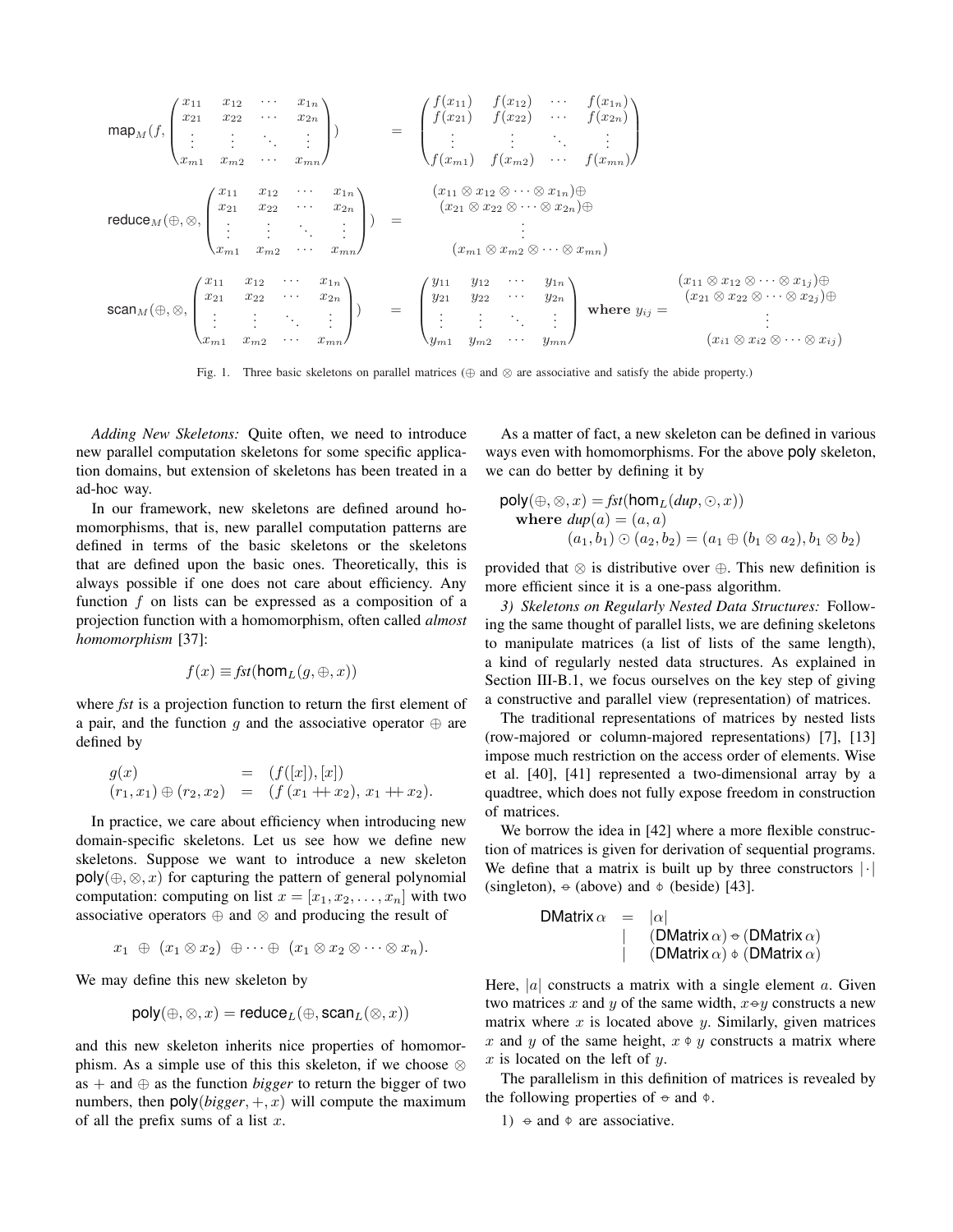$$
\begin{array}{rcl}\n & x_1 & f(x_1) \\
\wedge & \wedge & \wedge \\
 & \wedge & \wedge \\
 & x_4 \ x_5 & f(x_2) & f(x_3)\n\end{array}
$$
\n
$$
\begin{array}{rcl}\n\text{reduce}_T \ (\theta, \otimes, f, & x_2 \ x_3 & \wedge \\
 & \wedge & \wedge \\
 & x_4 \ x_5 & \x_6\n\end{array}
$$
\n
$$
\begin{array}{rcl}\n\text{reduce}_T \ (\theta, \otimes, f, & x_2 \ x_3 & \wedge \\
 & \wedge & \wedge \\
 & x_4 \ x_5 & \x_6\n\end{array}
$$
\n
$$
\begin{array}{rcl}\n\text{Value}_T \ (\theta, \otimes, f, & x_2 \ x_3 & \wedge \\
 & \wedge & \wedge \\
 & x_4 \ x_5 & \x_7\n\end{array}
$$
\n
$$
\begin{array}{rcl}\n\text{UACC}_T \ (\theta, \otimes, k, & x_2 \ x_3 & \wedge \\
 & \wedge & \wedge \\
 & x_4 \ x_5 & \x_7\n\end{array}
$$
\n
$$
\begin{array}{rcl}\n\text{where } \begin{cases}\n y_1 & = f(x_1) \oplus ((f(x_2) \oplus (f(x_4) \otimes f(x_5))) \otimes f(x_3)) \\
 y_2 & = f(x_2) \oplus (f(x_4) \otimes f(x_5)) \\
 y_3 & = f(x_3) \\
 y_4 & = f(x_4) \\
 y_5 & = f(x_5)\n\end{cases}
$$
\n
$$
\begin{array}{rcl}\n\text{AACC}_T \ (\odot, g_1, g_r, c, & x_2 \ x_3 & \wedge \\
 & \wedge & \wedge \\
 & x_4 \ x_5 & \x_6\n\end{array}
$$
\n
$$
\begin{array}{rcl}\n\text{ARec}_T \ (\odot, g_1, g_r, c, & x_2 \ x_3 & \wedge \\
 & x_4 \ x_5 & \x_6\n\end{array}
$$
\n
$$
\begin{array
$$

Fig. 2. Four basic skeletons on parallel trees (*¯*, *⊕* and *⊗* are associative, and *⊗* is distributive over *⊕*.)

2)  $\leftrightarrow$  and  $\phi$  satisfy the following *abide* (a coined term from above and beside) property.

$$
(x \oplus u) \oplus (y \oplus v) = (x \oplus y) \oplus (u \oplus v)
$$

Thanks to these properties, a matrix can be represented in many ways. For example, the following  $3 \times 3$  matrix

$$
\begin{pmatrix}\n1 & 2 & 3 \\
4 & 5 & 6 \\
7 & 8 & 9\n\end{pmatrix}
$$

can be represented by many ways, two of which are given below.

$$
(|1| \Phi |2| \Phi |3|) \Phi (|4| \Phi |5| \Phi |6|) \Phi (|7| \Phi |8| \Phi |9|)
$$
  

$$
(|1| \Phi |4| \Phi |7|) \Phi (|2| \Phi |5| \Phi |8|) \Phi (|3| \Phi |6| \Phi |9|)
$$

This is in sharp contrast to the quadtree representation of matrices [41], which does not allow such freedom.

With this parallel matrices, it is direct to define matrix homomorphisms and basic skeletons of  $\text{map}_M$ , reduce<sub>M</sub> and  $scan<sub>M</sub>$  on parallel matrices. Fig. 1 gives informal definitions of three important skeletons on matrices.

*4) Skeletons on Irregular Data Structures:* Trees are important and widely used in representing hierarchical structures such as XML, but trees are typically irregular; a tree may be ill-balanced and some tree nodes may have too many children. It is a big challenge to give a constructive definition of parallel trees, which, as far as we are aware, is an open problem.

For simplicity, we consider binary trees:

Tree 
$$
\alpha = \text{Leaf } \alpha
$$

\n| Fork  $\alpha$  (Tree  $\alpha$ ) (Tree  $\alpha$ )

reading that a tree is either a tree with just a leaf node, or a tree with a root node and left and right trees. This algebraic





representation of trees, as often seen very often in literature, cannot describe "good" parallelism in ill-balanced trees. To resolve this problem, we propose the following novel definition for parallel trees:

DFree α = Leaf α

\n
$$
|
$$
 ForkL (DTree α) (DTree α) (DTree α)

\n $|$  ForkR (DTree α) (DTree α) (DTree α)

DTree can be regarded as a generalization of Tree where internal nodes are trees instead of node elements.

Parallelism of this DTree is expressed by the requirement that ForkL and ForkR satisfy the following *tree-shift* property.

\n
$$
\begin{aligned}\n &\text{ForkL } nt' \text{ [ForkL } nt' \text{ } tt' \text{ } rt') \text{ } rt \\
 &= \text{ForkL } (\text{ForkL } nt \text{ } nt' \text{ } rt) \text{ } tt' \text{ } rt' \\
 &\text{ForkL } nt \text{ [ForkR } nt' \text{ } tt' \text{ } rt') \text{ } rt \\
 &= \text{ForkR } (\text{ForkL } nt \text{ } nt' \text{ } rt') \text{ } tt' \text{ } rt' \\
 &\text{ForkR } nt \text{ [t (ForkL } nt' \text{ } tt' \text{ } rt') \\
 &= \text{ForkL } (\text{ForkR } nt \text{ } tt \text{ } nt') \text{ } tt' \text{ } rt' \\
 &\text{ForkR } nt' \text{ } tt' \text{ } rt') \text{ } rt \\
 &= \text{ForkR } (\text{ForkR } nt \text{ } tt \text{ } nt') \text{ } tt' \text{ } rt' \\
 &\text{ForkR } nt' \text{ } tt' \text{ } rt' \text{ } rt' \\
 &\text{ForkR } nt' \text{ } tt' \text{ } rt' \text{ } rt' \\
 &\text{ForkR } nt' \text{ } tt' \text{ } rt' \text{ } rt' \\
 &\text{ForkR } nt' \text{ } tt' \text{ } rt' \text{ } rt' \text{ } rt' \\
 &\text{ForkR } nt' \text{ } tt' \text{ } rt' \text{ } rt' \text{ } rt' \text{ } rt' \text{ } rt' \text{ } rt' \text{ } rt' \text{ } rt' \text{ } rt' \text{ } rt' \text{ } rt' \text{ } rt' \text{ } rt' \text{ } rt' \text{ } rt' \text{ } rt' \text{ } rt' \text{ } rt' \text{ } rt' \text{ } rt' \text{ } rt' \text{ } rt' \text{ } rt' \text{ } rt' \text{ } rt' \text{ } rt' \text{ } rt' \text{ } rt' \text{ } rt' \text{ } rt' \text{ } rt' \text{ } rt' \text{ } rt' \text{ } rt' \text{ } rt' \text{ } rt' \text{ } rt' \text{ } rt' \text{ } rt' \text{ } rt' \text{ } rt' \text{ } rt' \text{ } rt' \text{ } rt' \text{ } rt' \text{ } rt' \text{ } rt' \text{ } rt' \text{ } rt
$$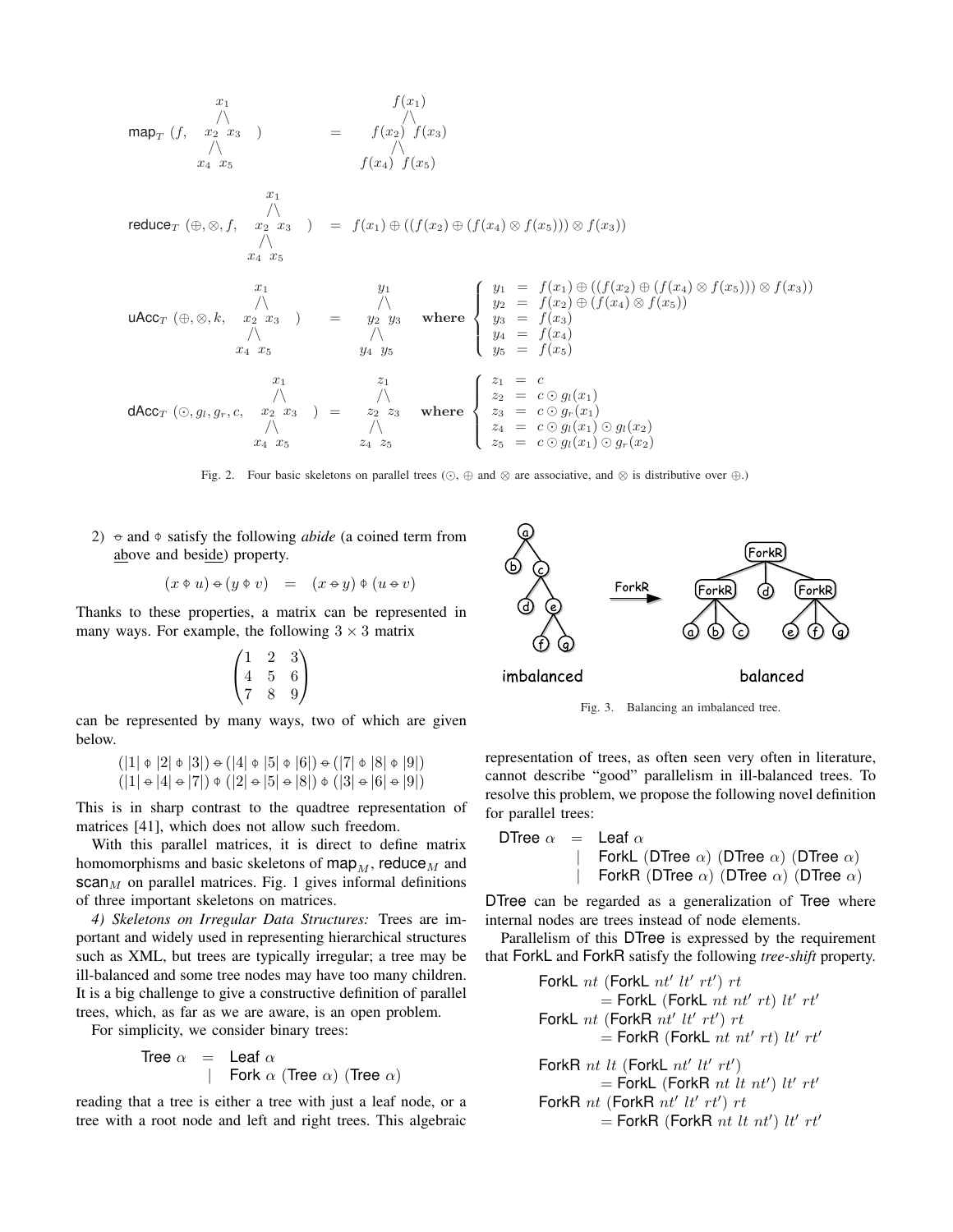This property can be considered as a tree-version associatively, compared to the associativity of  $+$  in the definition of parallel lists. With this property, any tree, balanced or imbalanced, can be expressed as a balanced tree, as seen in the example of Fig. 3.

For lack of space, we just give informal definitions of the four important skeletons on parallel trees in Fig. 2. All of these skeletons can be efficiently implemented by the tree contraction algorithm [44], as will be seen later.

# IV. THE SKETO LIBRARY

# *A. An Overview*

Fig. 4 depicts the framework of the SkeTo library<sup>4</sup> with which programmers are allowed to write skeletal parallel programs in C++ in a sequential style. The SkeTo library itself is implemented in standard C++ and MPI, and the optimization mechanism is in OpenC++ [45], a meta-language for C++.

The SkeTo library provides parallel skeletons for data structures of lists, matrices, and trees. For each data structure, the library consists of two classes (in  $C++$ ); one provides the definition of parallel data structure, and the other provides the parallel skeletons.

The parallel data structures are implemented based on the theory discussed in Section III, and the implementation conceals the detail of data distribution from the user. The user thus can use the parallel data structures as he uses the sequential ones.

For each parallel data structure, homomorphism and basic skeletons such as *map*, *reduce*, and *scan* are provided. These skeletons are implemented carefully using the MPI library, and thus skeletal programs with these skeletons run efficiently. The domain-specific skeletons such as poly are not provided but can be implemented easily with our basic skeletons as shown in Section V-B.

The skeleton library also provides several wrapper functions of MPI to make the skeletal programs look just like sequential ones. We can see some of them in the sample program in the following section (Fig. 5).

The parallel programs composed with the skeletons may suffer from poor performance. To resolve this problem, the SkeTo library provides meta optimization mechanism based on the fusion transformation techniques. This mechanism is implemented in OpenC++ and automatically optimizes the skeletal programs. See [46] for the details of this optimization mechanism.

# *B. A Programming Example*

To give a flavor of how to write parallel programs in a sequential style using the SkeTo library, let us consider the

Parallel Skeleton Library (C++ & MPI)





Fig. 4. The framework of the SkeTo Library.

computation of the variance of a list  $[x_1, x_2, \ldots, x_n]$ .

$$
var = \sum_{i=1}^{n} (x_i - ave)^2/n
$$
  

$$
ave = \sum_{i=1}^{n} x_i/n
$$

We can specify the algorithm in the following clear parallel program with our skeletons:

$$
variance(x) = var
$$
  
where  

$$
n = length(x)
$$
  

$$
ave = \text{reduce}_L(+, x) / n
$$
  

$$
var = \text{reduce}_L(+, \text{map}_L(sqr, \text{map}_L(sub(ave), x))) / n
$$

where *sqr* is a function to square a number, and  $sub(ave)$  is a function to subtract *ave* from a number. The executable C++ code for this problem is given in Fig. 5.

The program starts from the SketoMain function (line 9). MPI functions such as MPI\_Init and MPI\_Finalize are concealed under the implementation of this function. There are several other wrapper functions of the MPI, for example, the class skeleton::cout (line 19) enables us to output from the master processor, which often has rank 0, with the same usage as the std:: cout. These wrapper functions are helpful for programmers who are not familiar with the MPI.

The sample program first generates an instance of parallel list structure, data list (line 11), by specifying a generator function and the size of list. Note that no details about data distribution are revealed on the program, since the constructor automatically distributes the elements in a proper way.

The sample program then computes the average and the variance with the reduce and the map skeletons (lines 13– 17). The functional arguments passed to the skeletons are function objects, and thus the functions are inline-expanded by the C++ compiler and the overhead of function calls are removed. The map\_ow (lines 15, 16) is a specialized version

<sup>4</sup>SkeTo is an abbreviation for "Skeleton Library in Tokyo", and means "supporter" in Japanese.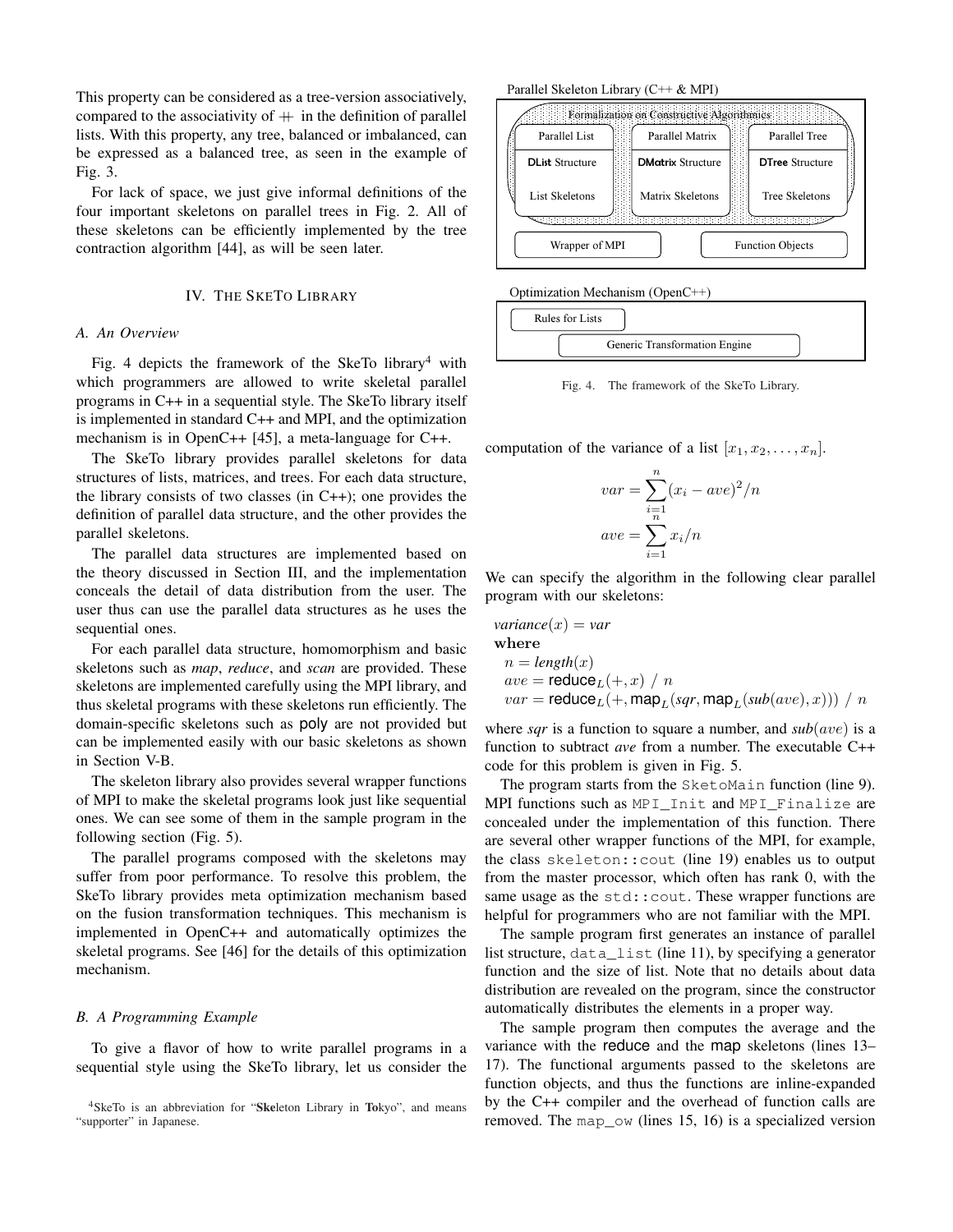```
1 /* definitions of header files and other function objects */\frac{2}{3}struct Sub : public skeleton::unary_function<double, double> {
4 double val;
5 Sub(double val_) : val(val_){ }
6 double operator()(double x) const { return x - val; }<br>7 };
   7 };
8
   int SketoMain(int argc, char **argv)
10 {
11 dist_list<double> *as = new dist_list<double>(gen, SIZE);
12
13 double ave = list_skeletons::reduce(add, add_unit, as) / SIZE;
14
15 list_skeletons::map_ow(Sub(ave), as);<br>16 list skeletons::map ow(sqr. as);
     list_skeletons::map_ow(sqr, as);
17 double var = list_skeletons::reduce(add, add_unit, as) / SIZE;
18
19 skeleton::cout << "average:" << ave << "\n" << "variance:" << war << "\n";
20
21 delete as;
22 return 0;
23 }
```
Fig. 5. A sample program that computes the variance.



Fig. 6. The computation time before/after the optimization.

of the map skeleton which overwrites the output on the input list. These specialized skeletons enable users to write more efficient skeletal parallel programs.

Thanks to the efficient implementation of the skeletons, the skeletal programs show good scalability. Furthermore, by using meta optimization mechanism we can obtain more efficient programs, in which intermediate structures passed between the skeletons are removed. In the sample program, the meta optimizer automatically fuses the successive calls of map\_ow and reduce into one, and the optimized program runs 1.3 times faster (Fig. 6), which is almost the same performance as the program hand-coded with the MPI library.

As seen so far, users can compose parallel programs easily in a sequential manner, and the obtained programs are reasonably efficient.

#### V. IMPLEMENTATION ISSUES

#### *A. Functional Arguments of the Skeletons*

The skeletons take function objects for their functional arguments, and this is beneficial in the point of efficiency and extensibility of the skeletons.

In the classic C programs we implement skeletons using pointers to the functions. This implementation is much worse than the hand-coded programs because of sorrowful overhead of calling functions. The function objects on the other hand can be inline-expanded by the C++ compiler, and thus the skeletal programs implemented with function objects are much more efficient.

Furthermore, the function objects are manipulatable like functional programming in conjunction with the template mechanism of C++, for example, composition of functions and partial-binding of arguments. This advantage is essential in importing the theoretical results based on Constructive Algorithmics to extend the skeletons (the following section) and to implement the meta optimization mechanism [46].

# *B. Extensibility of the Skeletons*

Homomorphism and basic skeletons are provided as readymade skeletons in the SkeTo library. Other skeletons can be easily implemented with these skeletons. Here, we briefly show how we can extend the SkeTo library for domain-specific purposes, with the example of the poly skeleton.

A new skeleton can be implemented in the following two steps; first we define the function objects passed to the readymade skeletons, and then we define the new skeleton by calling the ready-made skeletons with the newly defined function objects. The sample code of implementing poly is given in Fig 7. In lines 1–11, we define a new function object for  $\odot$ with function objects for *⊕* and *⊗*. The function object for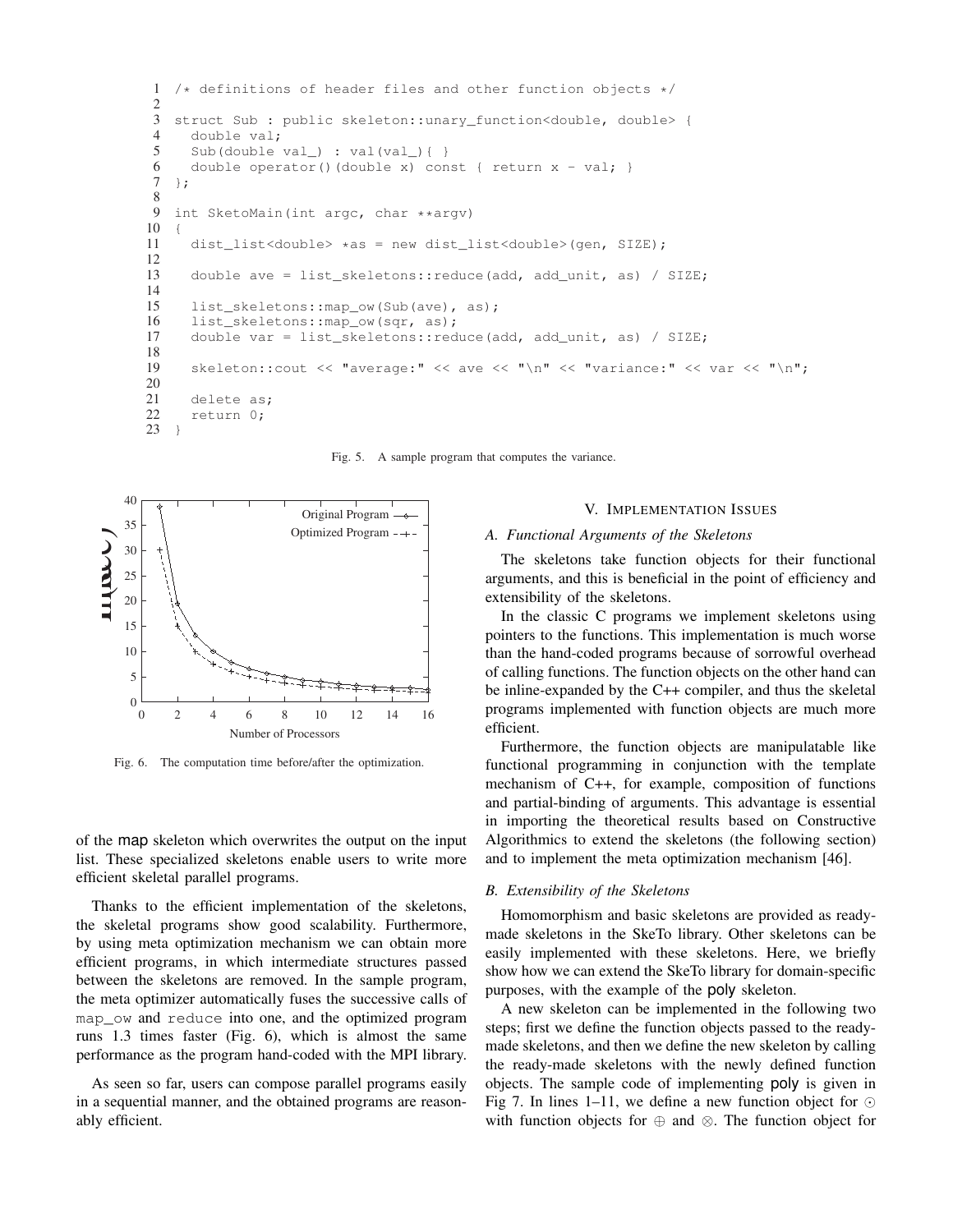```
1 template<typename A, typename OP, typename OT>
   struct poly_odot : public skeleton::binary_function<std::pair<A,A>, std::pair<A,A>,
3 std::pair<A,A> >
 \begin{matrix} 4 & 6 \\ 5 & 6 \end{matrix}OP oplus; OT otimes;
 6 poly_odot(OP oplus_, OT otimes_) : oplus(oplus_), otimes(otimes_) {}<br>
7 std::pair<A,A> operator()(const std::pair<A,A>& lhs, const std::pair
      7 std::pair<A,A> operator()(const std::pair<A,A>& lhs, const std::pair<A,A>& rhs) const {
 8 return std::pair<A,A>(oplus(lhs.first,otimes(lhs.second,rhs.first)),<br>\theta otimes(lhs.second,rhs.second)):
                                   otimes(lhs.second, rhs.second));
10 }
11 };
12
13 template<typename A, typename OP, typename OT>
14 A static poly(const OP& oplus, const A& e_oplus,
15 const OT& otimes, const A& e_otimes, const dist_list<A>* as) {<br>16 dist list<std::pair<A.A> > *bs = map(poly dup(), as):
16 dist_list<std::pair<A,A> > *bs = map(poly_dup(), as);<br>17 A result = reduce(poly odot<A,OP,OT>(oplus, otimes),
      A result = reduce(poly_odot<A,OP,OT>(oplus, otimes),
18 std::pair<A,A>(e_oplus, e_otimes), bs).first;
19 if ( bs ) delete bs;
20 return result;
21 \frac{1}{2}
```
Fig. 7. A sample code for imlementing the poly skeleton.

*dup* can also be defined in the same way. In lines 13–21, we implement the new skeleton by calling basic skeletons map and reduce.

Defining the new skeletons with basic skeletons is much easier than defining them from scratch. Furthermore, the inlineexpansion of function objects and the fusion transformation by the optimization mechanism provide reasonably efficient implementations of the newly defined skeletons.

#### *C. Implementation Issues on Matrices*

The parallel representation of matrices in Section III enables us to split any matrix and distribute it in arbitrary sizes and shapes. This is in sharp contrast to traditional representations such as nested lists or quad-trees that restrict the shape of a distributed submatrix to be a list (vector) or a square matrix of the power of two. This freedom of distribution enables the library to use an arbitrary number of processors, and supports the library to be potentially scalable even in heterogeneous environments.

Using the freedom, the library automatically distributes a matrix among processors so that the division of the matrix becomes as square as possible. This block distribution is suitable for the memory hierarchy that recent computers have. Some algorithms require particular distribution manners, such as row-major, column-major or square blocking, for its efficient execution. For example, an efficient algorithm of matrix multiplication needs the shape of the distribution to be square. In those cases, users can control the distribution of matrices by specifying a distribution policy to the library so that the algorithm can be executed efficiently. We provide policies for row-major, column-major, strictly square blocking and roughly square blocking. The skeletons also allow manual distribution for expert users.

We implemented three specialized homomorphisms in Section III and some other useful functions as skeletons. The implementation of the basic matrix skeletons is straightforward extension of that of list skeletons: the execution of the skeleton consists of local computation on each processor and global tree-style communication among the processors, where the difference is that the computation proceeds in two directions in an arbitrary order.

The skeletons take two operators satisfying the abide property, while other existing libraries only take one associative and commutative operator. In fact, an associative and commutative operator satisfies the abide property with itself, and thus our matrix skeletons capture wider range of parallel programs.

# *D. Implementation Issues on Trees*

The parallel structure of binary trees introduced in Section III provides the basis of efficient parallel programs manipulating trees. For a given binary tree, we can construct its parallel structure in more than one way, and thus finding a well-distributable parallel structure with reasonably small cost is important. By borrowing the idea of *m-bridges* [47], which are segments in a tree satisfying certain properties on their size, we implemented a two-pass algorithm for constructing parallel structures of trees. This algorithm guarantees the scalability of the parallel programs for binary trees of arbitrary shapes.

The parallel skeletons for binary trees are implemented based on the tree contraction algorithms. The tree contraction algorithms, first proposed on shared memory architectures [44], [48], and then extended on hypercube networks [49], are distinguished parallel algorithms for computing on trees. We reformalized the algorithms in order to apply them on our parallel tree structures.

We implemented seven parallel skeletons including the four basic skeletons shown in Section III carefully using the MPI. The other skeletons are implementable by composing these skeletons. For example, consider the following more specific reduction skeleton defined on (sequential) tree with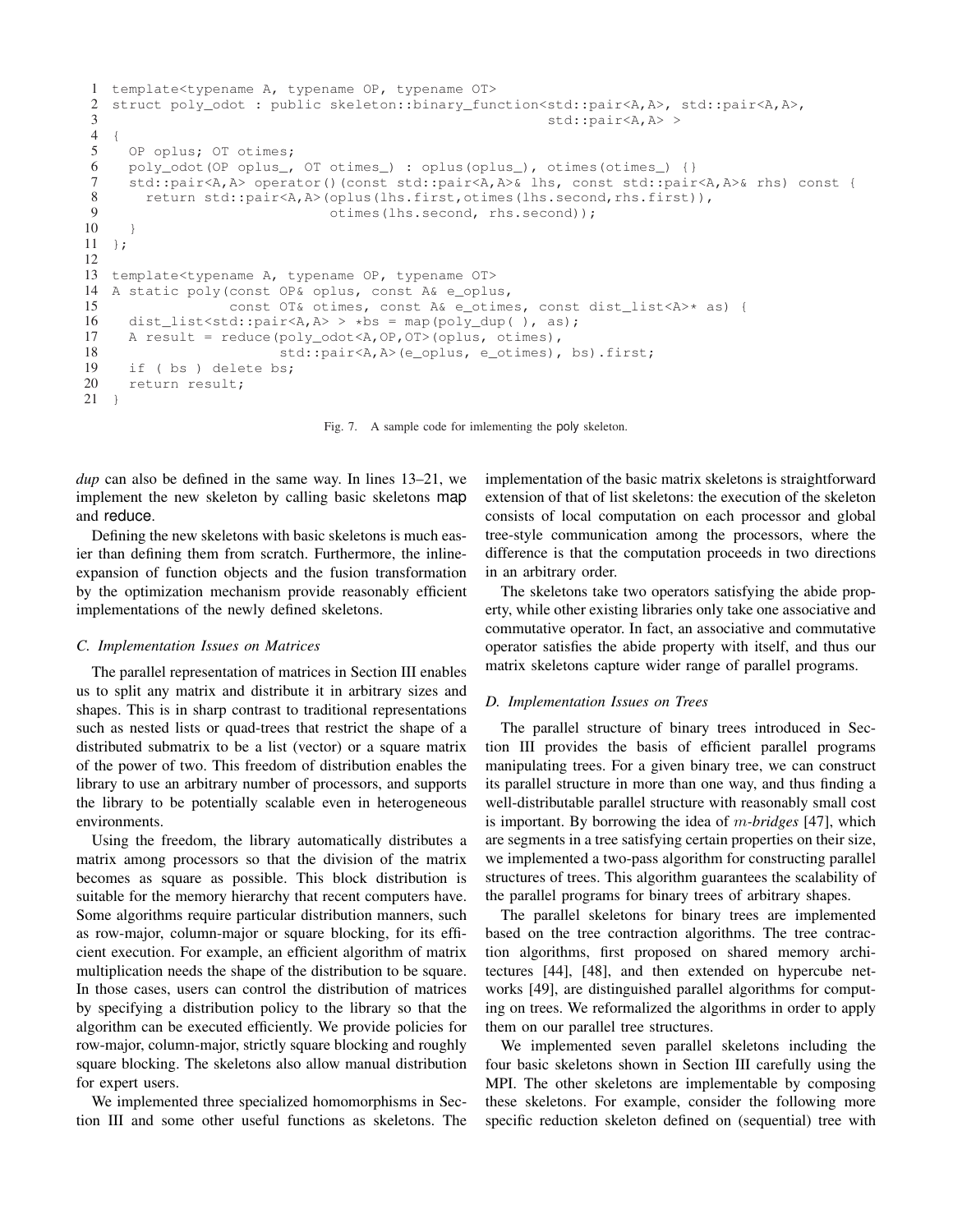|--|--|

SPEEDUPS FOR PARALLEL PROGRAMS WITH THE SKELETONS

|                              | $\overline{P}=1$ |       | $P=2$                    |       | $P = 4$ |       | $P=8$  |         | $P=16$ |       |
|------------------------------|------------------|-------|--------------------------|-------|---------|-------|--------|---------|--------|-------|
| Problem                      | time             | ratio | time                     | ratio | time    | ratio | time   | ratio   | time   | ratio |
| Variance                     | 38.8             |       | 19.5                     | 1.95  | 10.1    | 3.85  | 5.07   | 7.64    | 2.48   | 15.6  |
| <b>Bracket Matching</b>      | 115.1            |       | 57.7                     | 1.99  | 29.3    | 3.92  | 14.7   | 7.80    | 7.4    | 15.47 |
| <b>Heat Equation</b>         | 86.7             |       | 43.0                     | 2.02  | 20.4    | 4.25  | 7.38   | 11.8    | 5.36   | 16.2  |
| <b>Matrix Multiplication</b> | 14.1             |       | 5.21                     | 2.71  | 2.52    | 5.60  | 1.05   | 13.40   | 0.530  | 26.62 |
| Maximum Subarray Sum         | 6.21             |       | 3.51                     | 1.77  | 2.30    | 2.70  | 1.72   | 3.61    | 1.50   | 4.15  |
| F-Norm                       | 0.21             |       | 0.104                    | 1.97  | 0.053   | 3.88  | 0.026  | 7.72    | 0.013  | 15.01 |
| <b>OR</b> Factorization      | 297.1            |       | $\overline{\phantom{a}}$ | ۰     | 96.60   | 3.09  | 64.76* | $4.64*$ | 70.47  | 4.22  |
| Height of Tree               | 0.547            |       | 0.214                    | 2.55  | 0.128   | 4.28  | 0.104  | 5.25    | 0.080  | 6.83  |
| XPath Query                  | 1.92             |       | 0.762                    | 2.52  | 0.694   | 2.77  | 0.476  | 4.04    | 0.360  | 5.35  |
| Party Planning               | 0.143            |       | 0.143                    | 1.00  | 0.094   | 1.51  | 0.069  | 2.07    | 0.040  | 3.66  |
|                              |                  |       |                          |       |         |       |        |         | (*     | $= 9$ |

an associative and commutative operator.

$$
\begin{array}{l}{\rm reduce}_T'(\oplus,{\rm Fork}\ n\ l\ r)\\ = n\oplus{\rm reduce}_T'(\oplus,l)\oplus{\rm reduce}_T'(\oplus,r)\end{array}
$$

We can implement it with the ready-made basic skeletons in the same way as the implementation of the poly skeleton. The simplicity of extending our skeleton library is more worth noting for tree skeletons since writing parallel tree algorithms from scratch is not straightforward.

We now briefly remark on the parallel skeletons for general trees. There have been only a few studies on the parallel programming on general trees and they were rather ad hoc. We have formalized the parallel tree skeletons for general trees based on binary tree skeletons [50], and under this formalization we have implemented general tree skeletons as wrapper functions of the binary tree skeletons with the same techniques as in adding new skeletons.

#### VI. APPLICATIONS AND EXPERIMENTS

SkeTo allows users to write parallel programs for various problems. We have so far written a set of skeletal parallel programs listed below<sup>5</sup>, and measured their speedups. TA-BLE I shows the execution time of the programs without the initial data distribution and final data gathering. The first three programs are written with list skeletons, the following four with matrix skeletons, and the last three with tree skeletons.

The parallel computer environment for the experiments is a PC cluster of sixteen uniform PCs connected with Gigabit Ethernet. Each PC has a CPU of Pentium4 3.0GHz (Hyper Threading ON) and 1GB memory, with Linux 2.6.8 for the OS, gcc 2.95 for the compiler, and mpich 1.2.6 for the MPI.

- Variance: The program that computes the variance, listed in Fig. 5 in Section IV. The number of elements of the input is 10000000. The measurement is of repetition of 100 times.
- *•* Bracket Matching: The program that solves the bracket matching problem of 4 kinds of brackets [28]. The length of the input string is 10000000. The measurement is of repetition of 100 times.

<sup>5</sup>The sources of all the parallel programs are available at the SkeTo web page, so we shall omit detailed explanation due to space limit.

- **Heat Equation:** The program that solves the onedimensional heat equation. The number of elements of the input is 100000. The measurement is of ten unit time.
- *•* Matrix Multiplication: The program that executes matrix multiplication which is fundamental matrix manipulation. The size of the input matrices is  $1000 \times 1000$ .
- Maximum Subarray Sum: The program that calculates the maximum of all the subarray (submatrix) sums. The size of the input matrices is  $400 \times 400$ .
- *•* F-Norm: The program that calculates the Frobenius norm of matrices (the square root of the sum of squares of the elements). The size of the input matrices is  $4000 \times 4000$ .
- **QR Factorization**: The program that calculates QR factorization of a given matrix. It uses Frens and Wise's algorithm [41], which is originally developed for quadtrees, and thus this program restricts the number of processors involved in the calculation to be a square number.
- **Height of Tree**: The program that computes the height of given binary tree. The number of nodes of the input tree is 2000001.
- *•* XPath Query: The program that executes XPath query in parallel. The number of nodes of the input tree is 2000001, and the executed query is of five axes.
- **Party Planning**: The program that solves a dynamic programming problem on general trees called party planning problem [51], which is to find a set of nodes that maximize the sum under certain condition. The number of nodes of the input tree is 1000000.

The experimental results show good speedups in general. In particular, the results of Variance, Bracket Matching, and F-Norm shows almost linear scalability. The results of Heat Equation and Matrix Multiplication shows super-linear speedups. This can happen in memory-intensive applications where a large memory space is needed with respect to the cache size. These results prove the efficiency of the programs written with the SkeTo library.

The programs with tree skeletons are a bit less scalable than those with list or matrix skeletons. This is because even parallel trees cannot be as uniformly distributed as parallel lists or matrices.

Unfortunately the results of Maximum Subarray Sum and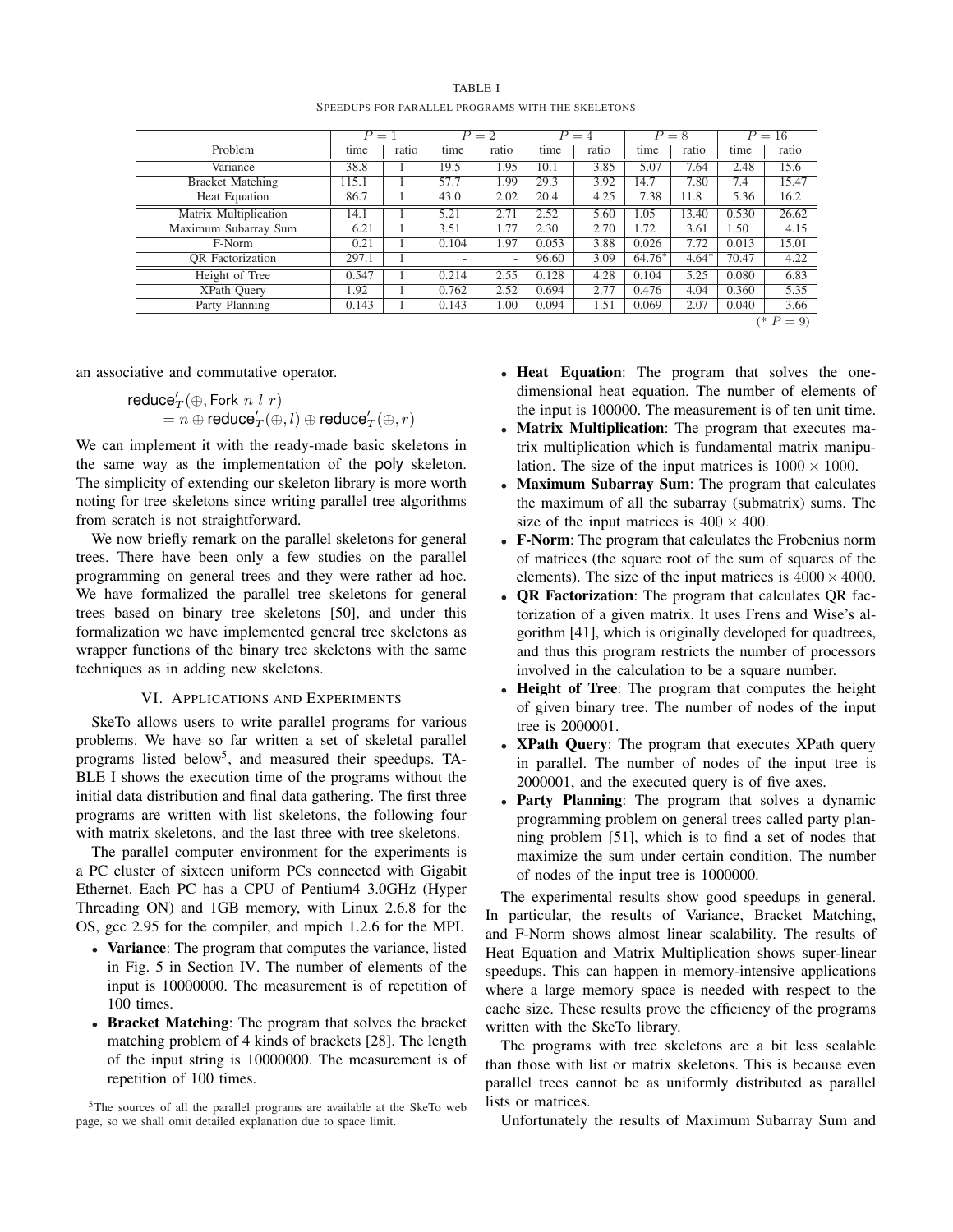QR Factorization shows poor speedups. The former is due to the current implementation of the SkeTo which only allows the parallel execution of the outer skeleton when nested calls of skeletons are used. Future version of the SkeTo will allow fully parallelization of nested calls of skeletons. The latter is due to the program that is written to parallelize a part of the recursive execution.

# VII. CONCLUSION

This paper applies the theory of Constructive Algorithms to the design and implementation of the SkeTo library supporting parallel programming in a sequential way. Compared with the existing skeleton libraries [23], the SkeTo library attains several new features, which make the system practically useful.

- *• It has high description power*. Skeletons and their combination are powerful to describe various parallel computations. This is not only theoretically correct, but also convinced by many practical applications being developed.
- *• The skeletons can be extended in a compatible way.* A new skeleton can be introduced systematically, either as a special case of homomorphism or as a generalization being a combination of homomorphisms, and it inherits the nice properties that homomorphisms have. Therefore, all the skeletons, old or new, coexist in a compatible way.
- *• Efficiency can be achieved through systematic optimization*. Since all skeletons are basically homomorphisms, many useful calculation rules such as fusion and tupling are easily to be transported here for optimization of skeletal programs.
- *• The skeleton library supports a sequential style of parallel programming.* It completely hides lower-level details about parallel programming, so that programmers can stand on the algorithmic level and write parallel programs sequentially without problems such as deadlock.

We are now working to make the SkeTo library more practical to be used widely for parallel programming in sequential style. One of the current issues is to implement the optimization rules for matrix and tree skeletons. In addition, we are interested in how to formalize the control parallel skeletons in theory of Constructive Alogrithmics, which is a challenge but worth consideration.

#### **REFERENCES**

- [1] J.-P. Banâtre and D. L. Métayer, Eds., *Research Directions in High-Level Parallel Programming Languages, Mont Saint-Michel, France, June 17- 19, 1991, Procedings*, ser. Lecture Notes in Computer Science, vol. 574. Springer, 1992.
- [2] M. Cole, *Algorithmic skeletons : a structured approach to the management of parallel computation*. Pitman, London: Research Monographs in Parallel and Distributed Computing, 1989.
- [3] J. Darlington, A. J. Field, P. G. Harrison, P. H. J. Kelly, D. W. N. Sharp, Q. Wu, and R. L. While, "Parallel programming using skeleton functions," in *Proc. of the Conference on Parallel Architectures and Reduction Languages Europe (PARLE'93)*, ser. Lecture Notes in Computer Science, vol. 694. Springer-Verlag, 1993, pp. 146–160.
- [4] J. Darlington, Y. Guo, H. To, and J. Yang, "Parallel skeletons for structured composition," in *Proc. 5th ACM SIGPLAN Symposium on Principles and Practice of Parallel Programming, PPoPP'95*, Santa Barbara, California, 1995, pp. 19–28. [Online]. Available: citeseer.nj.nec.com/darlington95parallel.html
- [5] F. Rabhi and S. G. (eds), *Patterns and Skeletons for Parallel and Distributed Computing*. Springer Verlag, 2002.
- [6] K. Tan, D. Szafron, J. Schaeffer, J. Anvik, and S. MacDonald, "Using generative design patterns to generate parallel code for a distributed memory environment," in *PPoPP '03: Proceedings of the ninth ACM SIGPLAN symposium on Principles and practice of parallel programming*. New York, NY, USA: ACM Press, 2003, pp. 203–215.
- [7] D. Skillicorn, *Foundations of Parallel Programming*. Cambridge University Press, 1994.
- [8] H. Bischof, S. Gorlatch, and R. Leshchinskiy, "Dattel: A data-parallel C++ template library." *Parallel Processing Letters*, vol. 13, no. 3, pp. 461–472, 2003.
- [9] R. Bird, "An introduction to the theory of lists," in *Logic of Programming and Calculi of Discrete Design*, M. Broy, Ed. Springer-Verlag, 1987, pp. 5–42.
- [10] R. Backhouse, "An exploration of the Bird-Meertens formalism," in *STOP Summer School on Constructive Algorithmics, Ameland*, Sept. 1989.
- [11] E. Meijer, M. Fokkinga, and R. Paterson, "Functional programming with bananas, lenses, envelopes and barbed wire," in *Proc. Conference on Functional Programming Languages and Computer Architecture* (LNCS 523), Cambridge, Massachuetts, Aug. 1991, pp. 124–144.
- [12] M. Fokkinga, "A gentle introduction to category theory the calculational approach —," Dept. INF, University of Twente, The Netherlands, Tech. Rep. Lecture Notes, Sept. 1992.
- [13] J. Jeuring, "Theories for algorithm calculation," Ph.D Thesis, Faculty of Science, Utrecht University, 1993.
- [14] R. Bird and O. de Moor, *Algebras of Programming*. Prentice Hall, 1996.
- [15] S. Gorlatch, "Systematic efficient parallelization of scan and other list homomorphisms," in *Euro-Par'96. Parallel Processing*, ser. Lecture Notes in Computer Science 1124, L. Bouge, P. Fraigniaud, A. Mignotte, and Y. Robert, Eds. Springer-Verlag, 1996, pp. 401–408.
- [16] Z. Hu, H. Iwasaki, and M. Takeichi, "Formal derivation of efficient parallel programs by construction of list homomorphisms," *ACM Transactions on Programming Languages and Systems*, vol. 19, no. 3, pp. 444–461, 1997.
- [17] Z. Hu, M. Takeichi, and W. Chin, "Parallelization in calculational forms," in *25th ACM Symposium on Principles of Programming Languages*, San Diego, California, USA, Jan. 1998, pp. 316–328.
- [18] B. Bacci, M. Danelutto, S. Orlando, S. Pelagatti, and M. Vanneschi, "P3L: A structured high level programming language and its structured support," *Concurrency Practice and Experience*, vol. 7, no. 3, pp. 225– 255, 1995.
- [19] M. Danelutto, F. Pasqualetti, and S. Pelagatti, "Skeletons for data parallelism in P3L," in *Proc. 3rd International Euro-Par Conference (Euro-Par'97)*, ser. Lecture Notes in Computer Science, vol. 1300. Springer-Verlag, 1997, pp. 619–628.
- [20] G. H. Botorog and H. Kuchen, "Skil: An imperative language with algorithmic skeletons," in *Proc. 5th International Symposium on High Performance Distributed Computing (HDPC'96)*, 1996, pp. 243–252.
- [21] ——, "Efficient high-level parallel programming," *Theoretical Computer Science*, vol. 196, no. 1–2, pp. 71–107, 1998.
- [22] E. Johnson and D. Gannon, "HPC++: Experiments with the parallel standard template library." in *Proc. 1997 International Conference on Supercomputing (ICS'97)*, 1997, pp. 124–131.
- [23] H. Kuchen, "A skeleton library," in *Proc. 8th International Euro-Par Conference (Euro-Par2002)*, ser. Lecture Notes in Computer Science, vol. 2400. Springer-Verlag, 2002, pp. 620–629.
- [24] M. Cole, "Bringing skeletons out of the closet: a pragmatic manifesto for skeletal parallel programming." *Parallel Computing*, vol. 30, no. 3, pp. 389–406, 2004.
- [25] A. Benoit and M. Cole, "Two fundamental concepts in skeletal parallel programming." in *International Conference on Computational Science (2)*, ser. Lecture Notes in Computer Science, vol. 3515. Springer-Verlag, 2005, pp. 764–771.
- [26] A. Benoit, M. Cole, J. Hillston, and S. Gilmore, "Flexible skeletal programming with eskel," in *Proc. 11th International Euro-Par Conference*